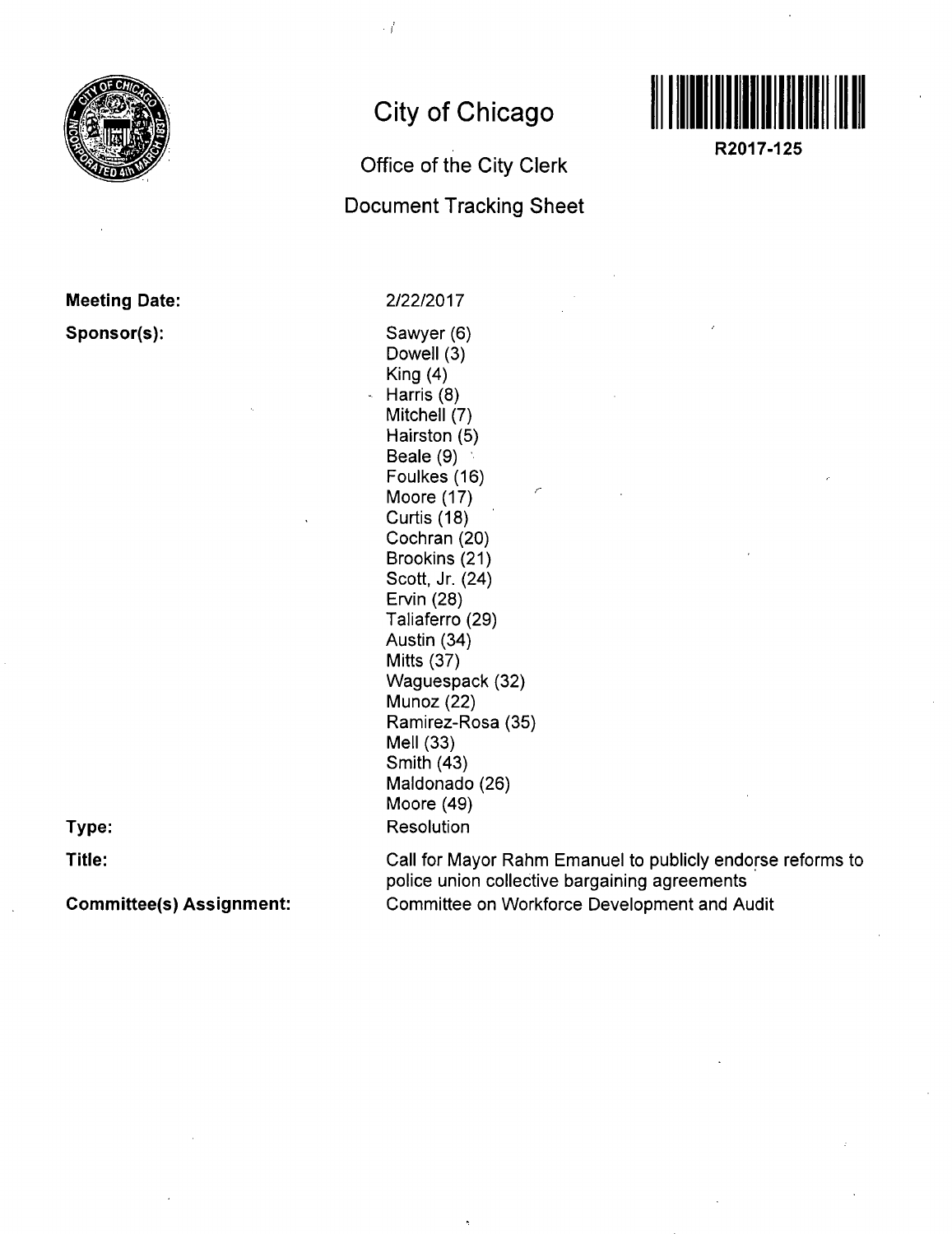Work dover  $U\cup V$ .

#### **BESQLUIION**

WHEREAS, The Chicago Police Department has acted in a manner that has damaged the trust given to it by millions of Chicago residents; and

WHEREAS, The Police Accountability Task Force appointed by Mayor Emanuel found that African-Americans were disproportionately stopped, injured, and killed by Chicago Police Officers; and

WHEREAS, The Police Accountability Task Force made over 100. recommendations, specifically citing lack of accountability as a critical area that needed to be addressed; and

WHEREAS, The United States Department of Justice found that the Chicago Police Department "engaged in a pattern or practice of unreasonable force – including deadly force - in violation of the Fourth Amendment of the Constitution"; and

WHEREAS, The United States Department of Justice found that excessive force was used disproportionally on communities of color; and

WHEREAS, Both the United States Department of Justice and the Police Accountability Task Force recommended reforming the collective bargaining agreements between the police unions and the City of Chicago since they contributed to the lack of accountability; and

WHEREAS, The police union collective bargaining agreement for Sergeants, Captains, and Lieutenants is currently being negotiated; and

WHEREAS, The agreement, as currently written, makes it easy for officers to lie, and difficult for misconduct to be identified or investigated; and

WHEREAS, The Coalition for Accountability in Police Contracts has made specific recommendations to reform the agreements, which include recommendations made by the Police Accountability Task Force; and

WHEREAS, Many communities, particularly African-American communities, demand that police officers that cross the line are held accountable; now, therefore,

BE IT RESOLVED, That we, the Members of the City Council of the City of Chicago, assembled this twenty-second day of February, 2017, do hereby:

(1) Call upon Mayor Rahm Emanuel to publicly endorse the following reforms to the police union collective bargaining agreements:

(a) Remove the requirement that an affidavit be signed before a complaint may be investigated;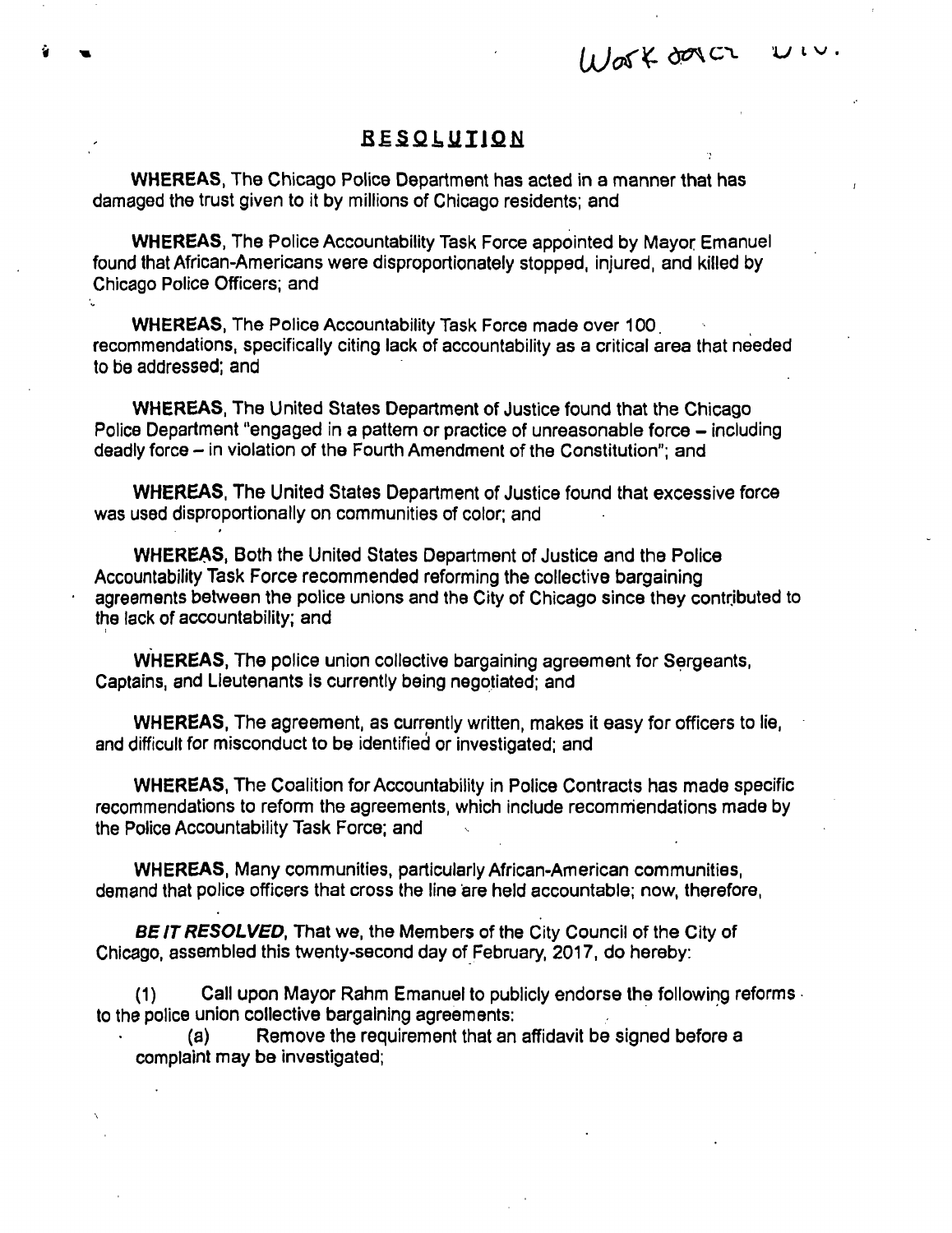**(b) Remove the restriction on the investigation of anonymous complaints;** 

**(c) Remove the requirement that the name and address of a complainant be disclosed to the officer in question;** 

**(d) Remove the ban on rewards for police officers who provide information about misconduct;** 

**(e) Do not allow officers a 24-hour delay to give a statement after a shooting, and require that the officer in question be separated and not allowed to communicate with other officers;** 

**(f) Do not allow officers to change their official statements if they do not see a video recording or hear an audio recording of the incident before giving their statement;** 

**(g) Remove any restrictions on the use of past disciplinary records in the investigation and resolution of current complaints;** 

**(h) Do not require or allow the destruction of disciplinary records;** 

**(i) Remove the restriction on investigating complaints that are over five years old without permission of the Superintendent;** 

**(j) Remove the constraints on interrogators' questioning of officers;** 

**(k) Remove the requirement that officers be given unnecessarily detailed information before their interrogation;** 

**(1) Require the public disclosure of the identities of officers who are subject to a civilian complaint;** 

**(m) Require that officers disclose any other jobs or sources of income;** 

**(n) Reduce years of seniority for officers who have been repeatedly recommended for suspension because of findings of complaints filed against them; and** 

**(2) Call upon the State of Illinois to convene one or more hearings that include testimony from victims of police misconduct, organizations advocating for police accountability reform, and police officers, with the goal of implementing personal liability Insurance of police officers as well as the licensure of police officers statewide;** 

**Roderick Sawyer Alderman, 6"^ Ward** 

Sophia

Aldernian, 4<sup>th</sup> Wa

**Pat Dowell Alderman, 3"^ Ward**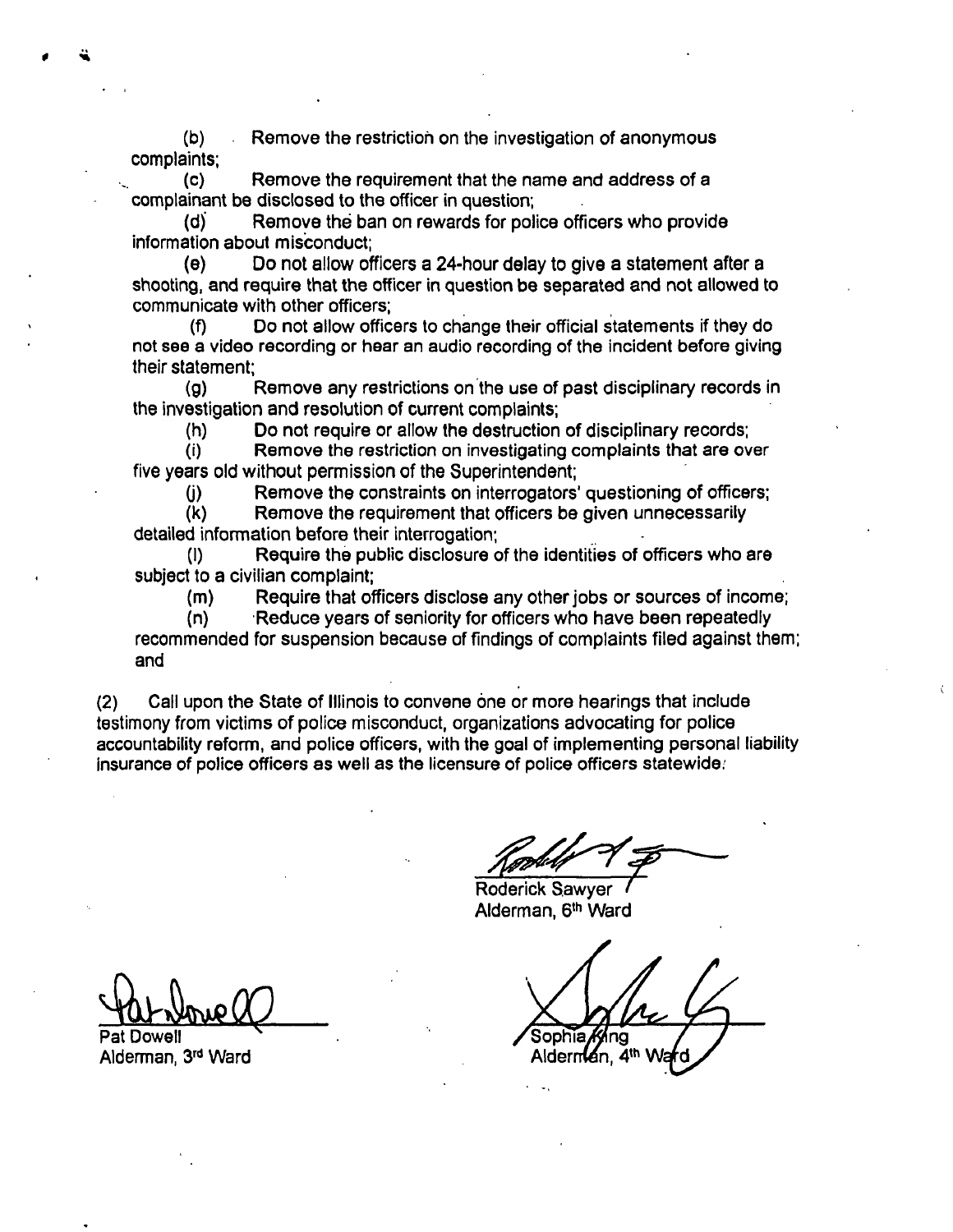Leslie Hairston **Alderman, 5"^ Ward** 

markell

**Michelle Harris Alderman,.8"' Ward** 

**Toni Foulkes**  Alderman, 16<sup>th</sup> Ward

**Derrick Curtis Alderman, 18'" Ward** 

Howard Brookins

Alderman, 21<sup>st</sup> Ward

**Walter Burnett, Jr.**  Alderman, 27th Ward

 $CLE^-$ 

**Chris Taliaferro Alderman, 29"' Ward** 

**Emma Mitts**  Alderman, 37<sup>th</sup> Ward

le Nell<sup>33</sup>

Mitchell Gregpry Alderman 7th Ward

Antiphy Beale (2)

**Alderman, 9'" Ward** 

David**M**dore Alderman, 17<sup>th</sup> Ward

**Willie Cochran Alderman, 20'" Ward** 

**Mithael Scott, Jr. Alderman, 24'" Ward** 

Jáson Ervin Aderman, 28th Ward

Carrie Austin Alderman, 34th Ward

ヌこ

Fre-35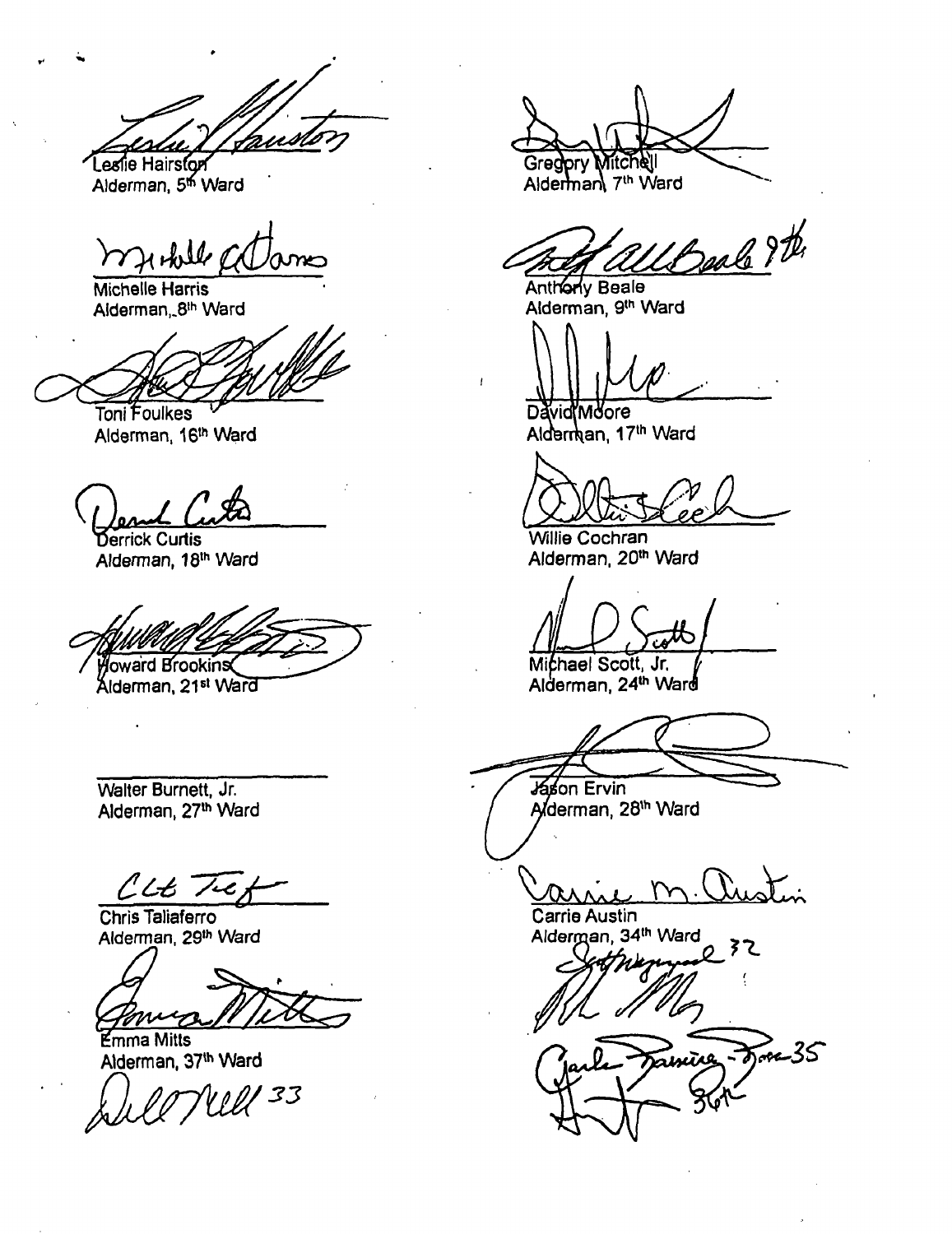# **Chicago City Council Co-Sponsor Form**

Document No.: R2017-125

Subject: Police Union Reforms

### **Adding Co-Sponsor(s)**

#### *Please ADD Co-Sponsor(s) Shown Below - (Principal Sponsor's Consent Required)*

|                                              | Alderman Reserves<br>$\sim$ Ward)<br>(Signature)                                                                            |                     |       |  |  |
|----------------------------------------------|-----------------------------------------------------------------------------------------------------------------------------|---------------------|-------|--|--|
| Alderman                                     | $\sim$ Ward)<br>(Signature)                                                                                                 |                     |       |  |  |
| Alderman                                     | $\frac{1}{2}$ ( $\frac{1}{2}$ Ward)<br>(Signature)                                                                          |                     |       |  |  |
|                                              | Alderman<br>(Signature)                                                                                                     |                     |       |  |  |
| Alderman Julian March 2014                   | (Signature) Case Ward)                                                                                                      |                     |       |  |  |
| Date Filed: $\frac{1}{2}$                    | Principal Sponsor:<br>(Signature)                                                                                           |                     |       |  |  |
|                                              | $\mathcal{F}$<br><b>Removing Co-Sponsor(s)</b>                                                                              |                     |       |  |  |
|                                              | Please REMOVE Co-Sponsor(s) Below - (Principal Sponsor's Consent NOT Required)                                              |                     |       |  |  |
| Alderman                                     | (Signature)                                                                                                                 | $(36 \text{ Ward})$ |       |  |  |
| Alderman                                     | (Signature)                                                                                                                 |                     | Ward) |  |  |
| 2/28/17<br>Date Filed:                       |                                                                                                                             |                     |       |  |  |
| Final Copies to be filed with:<br>City Clerk | Patrick J. O' Chairman<br>Workforg Development & Audit Committee<br>Chairman of Committee to which Legislation was referred |                     |       |  |  |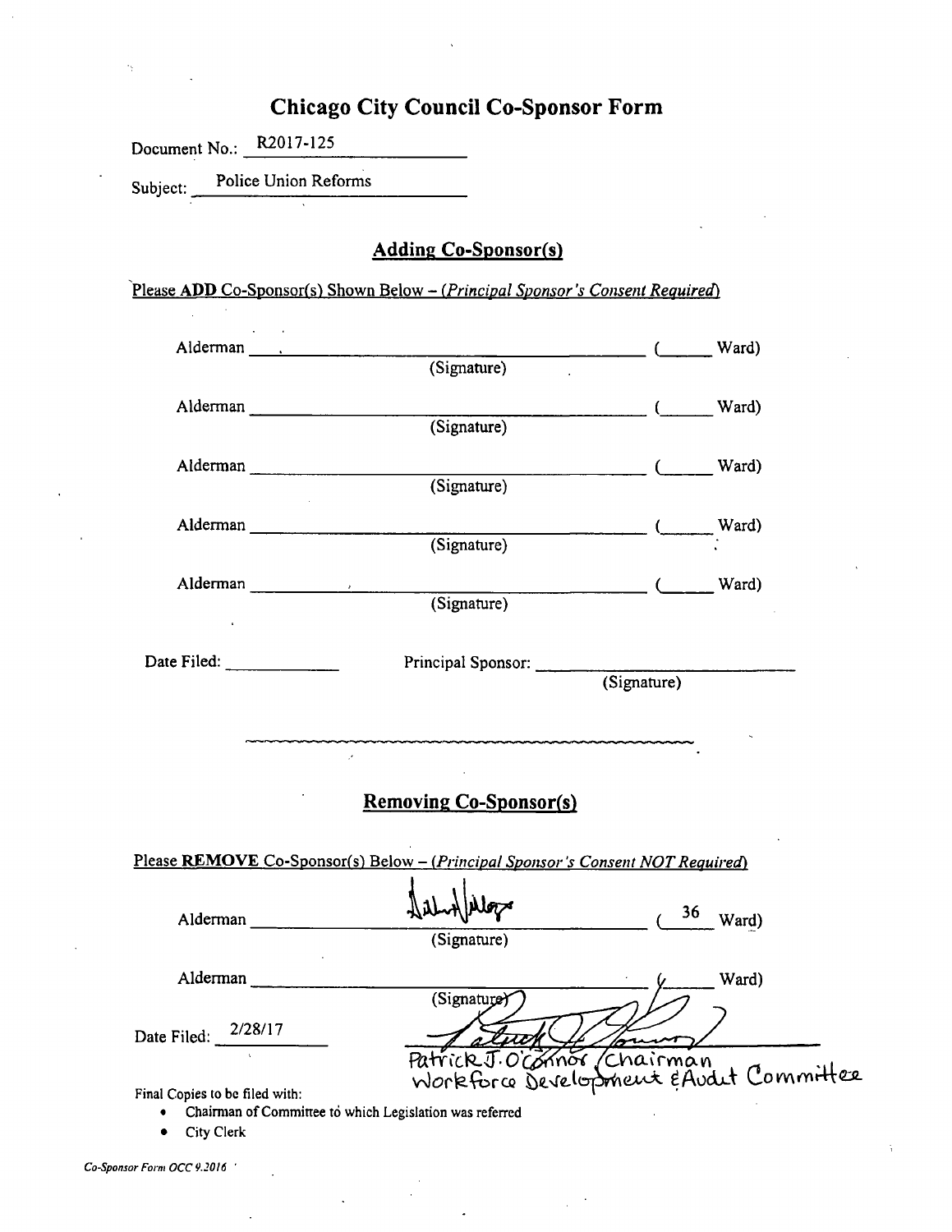| Document No.:<br>subject: CG11 for Mayor Emanuel to publicly endorse                                                                                                                                                                                                                                                                                                                                                     |                                           |                        |
|--------------------------------------------------------------------------------------------------------------------------------------------------------------------------------------------------------------------------------------------------------------------------------------------------------------------------------------------------------------------------------------------------------------------------|-------------------------------------------|------------------------|
| Please Add Or Change The Co-Sponsor As Shown Below.<br>Alderman                                                                                                                                                                                                                                                                                                                                                          | (Vard                                     |                        |
| Alderman<br>Alderman<br><u> Indian American State (Indian American State Communication State Communication State Communication State Communication (Indian American State Communication State Communication State Communication State Communication Stat</u><br>Alderman<br>$\overline{a}$ and $\overline{a}$ and $\overline{a}$ and $\overline{a}$ and $\overline{a}$ and $\overline{a}$ and $\overline{a}$<br>Alderman | Ward)<br>Ward)<br>Ward)<br>Ward)          | 로<br>č<br>$\mathbf{f}$ |
| Please Remove Or Change The Co-Sponsor As Shown Below.                                                                                                                                                                                                                                                                                                                                                                   |                                           |                        |
| Alderman <sub>11</sub><br>Alderman___<br>Alderman                                                                                                                                                                                                                                                                                                                                                                        | Ward)<br>Ward)<br>Ward)<br>Ward)<br>Ward) |                        |
| Date Filed<br>Signature<br>Final copies to be filed with:<br>. Chairman of Committee to which legislation was referred<br>• City Clerk                                                                                                                                                                                                                                                                                   | :incipal<br>Vovk<br>Connor                | hsor<br>evelopment \$H |
|                                                                                                                                                                                                                                                                                                                                                                                                                          |                                           |                        |
|                                                                                                                                                                                                                                                                                                                                                                                                                          |                                           |                        |

 $\ddot{\phantom{a}}$ 

J.

Chicago City Council Co-Sponsor Addition/Change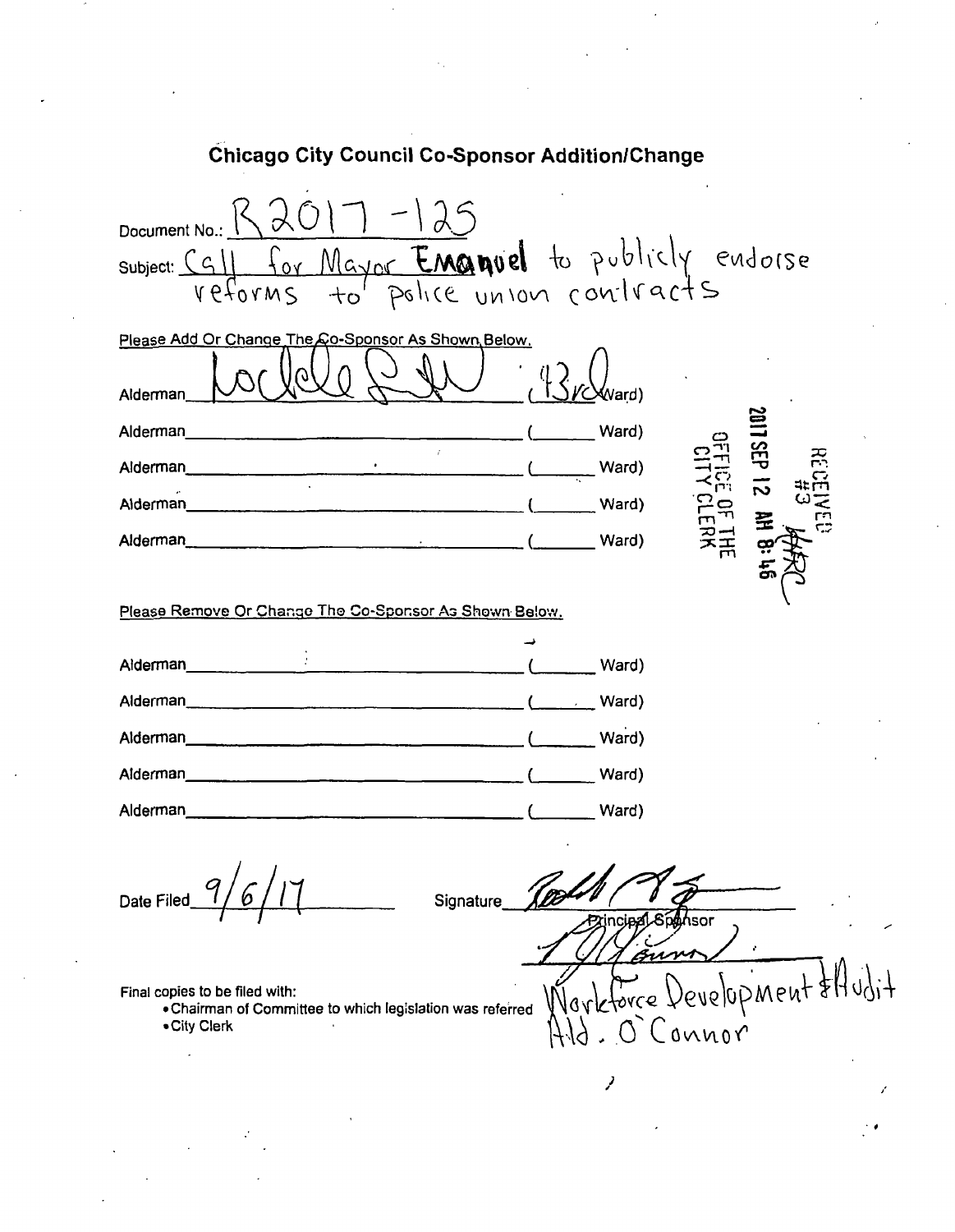#### **CHICAGO CITY COUNCIL CO-SPONSOR ADDITION / CHANGE**

| Document No: $R$ 2017 - 125                                                                                  |             |  |  |  |  |  |
|--------------------------------------------------------------------------------------------------------------|-------------|--|--|--|--|--|
| Subject: <u>Call on Mayor Concentre to publicly</u> sudorse reforms                                          |             |  |  |  |  |  |
| Please Add or Change the Co-Sponsor as Shown Below                                                           |             |  |  |  |  |  |
| Alderman Tebrico pl r.C.                                                                                     | $26$ Ward   |  |  |  |  |  |
|                                                                                                              | <b>Ward</b> |  |  |  |  |  |
|                                                                                                              |             |  |  |  |  |  |
|                                                                                                              |             |  |  |  |  |  |
|                                                                                                              | Ward        |  |  |  |  |  |
|                                                                                                              |             |  |  |  |  |  |
| Please Remove or Change the Co-sponsor as Shown Below                                                        |             |  |  |  |  |  |
|                                                                                                              | Ward        |  |  |  |  |  |
|                                                                                                              | Ward        |  |  |  |  |  |
| Alderman <b>Alderman Communication of the Communication</b> Communication of the Communication Communication | Ward        |  |  |  |  |  |
|                                                                                                              | <b>Ward</b> |  |  |  |  |  |
|                                                                                                              |             |  |  |  |  |  |
|                                                                                                              |             |  |  |  |  |  |

Ć

PATRICK J O'CONNOR, Charman Committee on Workforce Development and Audit

Final copies to be filed with:

Ñ

 $\mathcal{C}_{\mathbf{r}}$ 

. Chairman of Committee to which legislation was referred

· City Clerk

2010 FEB 15 AM 11:08 -1.<br>""1

ġ.